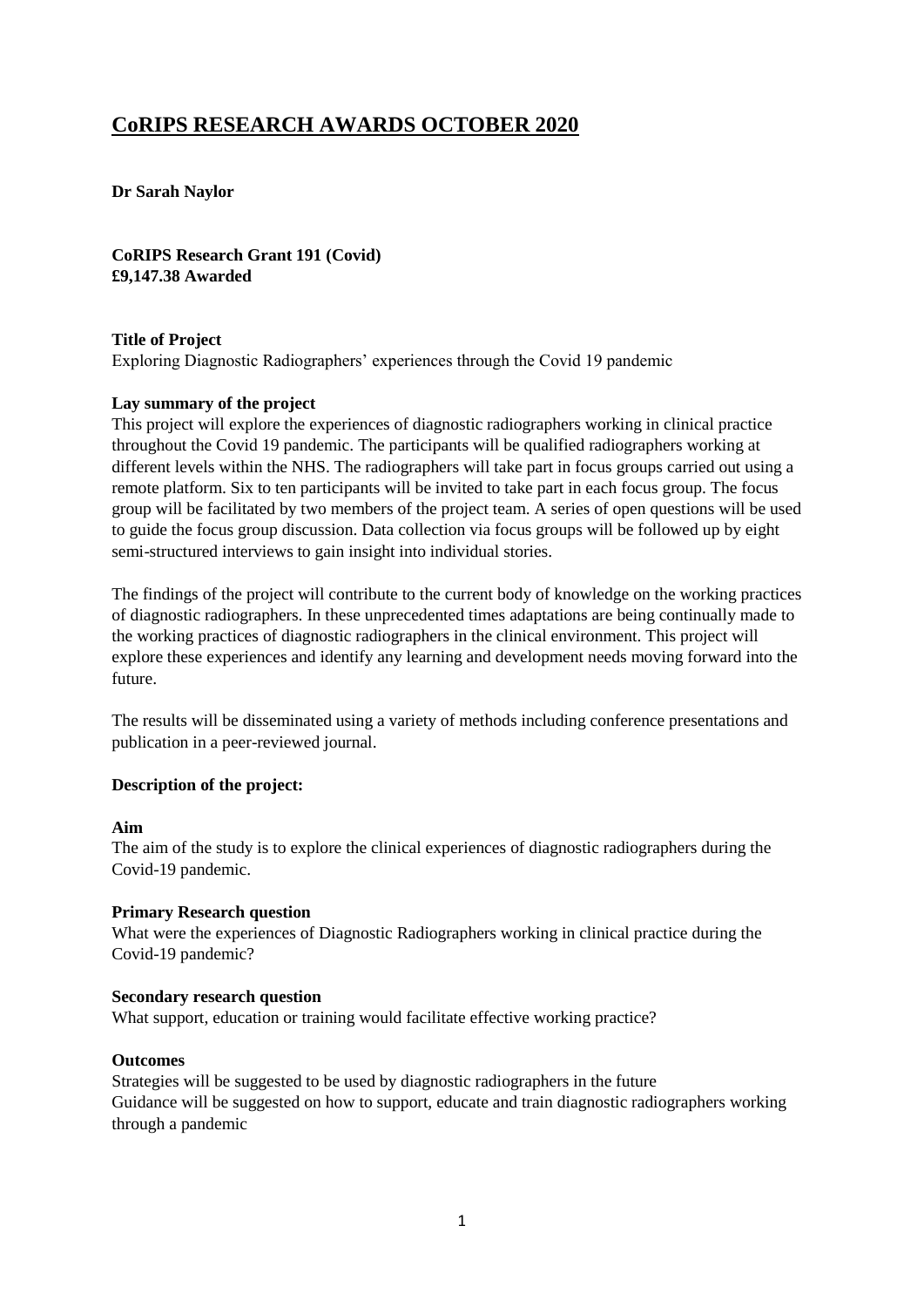#### **Review of the literature**

In December 31 of 2019 the World Health Organisation was notified regarding cases of pneumonia with unknown aetiology in Wuhan City. A rapid global spread of the disease lead to the declaration of a pandemic known as Covid 19. There was much uncertainty around the nature and spread of the virus leading to concern about the impact on the health service. A multinational study exploring the physiological outcomes and associated physical symptoms among healthcare workers during the Covid 19 outbreak found that headaches was a most commonly reported symptom, suggesting this is associated with personal protective equipment (PPE) (Chew et al. 2020). Migraines were also reported, possibly related to increased adverse psychological experiences. There were also reports of lethargy and fatigue. They recommend timely psychological support and interventions for health care workers (Chew et al. 2020). A UK based study exploring the challenges faced by frontline workers in health and social care amid the pandemic using interviews as a method of data collection found a lack of preparedness for the pandemic with no clear strategic policy (Nyashanu et al. 2020). Participants expressed a severe shortage of PPE, feelings of anxiety and fear, challenges of enforcing social distancing, and social shielding responsibility for family members (Nyashanu et al. 2020). A viewpoint from a doctor in Chicago was that hospital personnel will be stressed by the challenges of a prolonged response to the pandemic and emphasises the importance of self-care, ensuring workers get adequate rest and are able to attend to personal needs such as the care of a family member (Adams and Walls, 2020). A recent article in the BMJ suggests health workers dealing with the current situation may experience moral injury or mental health problems (Greenberg et al., 2020). Moral injury can occur when exposed to trauma that a person feels unprepared for, stressing the need for preparing and supporting staff for encountering moral dilemmas they may face during the pandemic. They also raise the issue of after-care once the crisis is over, and the need for supervision (Greenberg et al., 2020). The Society of Radiographers (2020) recognise the need to support the well-being emotional and mental health of radiographers, recognising that with the increased demands on imaging services people may experience significant stress and anxiety. Despite these challenges an editorial in the Lancet identified that health co-workers have shown an incredible commitment and have demonstrated compassion in these challenging and dangerous conditions (Lancet, 2020).

#### **Methodology**

The overarching approach to this research is phenomenology. Interpretive Phenomenological Analysis (IPA) is concerned with a detailed examination of an individual lived experience and how they make sense of that experience (Smith and Shinebourne 2012; Willig 2017).  This study will be exploring the lived experience of diagnostic radiographers working clinically during the Covid 19 pandemic. The ideographic nature of IPA means that it will involve a small number of participants focussing on each case in great detail (Smith and Shinebourne 2012). In being ideographic IPA focuses on understanding the meaning of an individual experience. It is thought that by probing deeply into participant's accounts general themes that are common to others can be illuminated or affirmed (Willig 2017). In keeping with this qualitative methodology, focus groups will be used as the primary source of data collection. These will be semi-structured with use of an interview guide. Findings from the focus groups will be used to inform an interview guide for eight semi-structured interviews using participants drawn from the focus groups.

For convenience three separate focus groups will be held at different times to maximise participation. Focus groups and interviews will be held virtually via an on-line platform and recorded. A homogenous group of diagnostic radiographers will facilitate rich discussion, reducing any hierarchical issues that may present with a mixed group. Facilitation of the focus group will keep any hierarchical issues to a minimum and the practice of reflexivity will ensure that any potential influence is acknowledged. 

Data collected will be transcribed verbatim and analysed using IPA. The important factors to consider when undertaking the analysis include double hermeneutics, reflexivity, immersion in the data and the balance of emic and etic positions. The interpretive process must be grounded in the participant's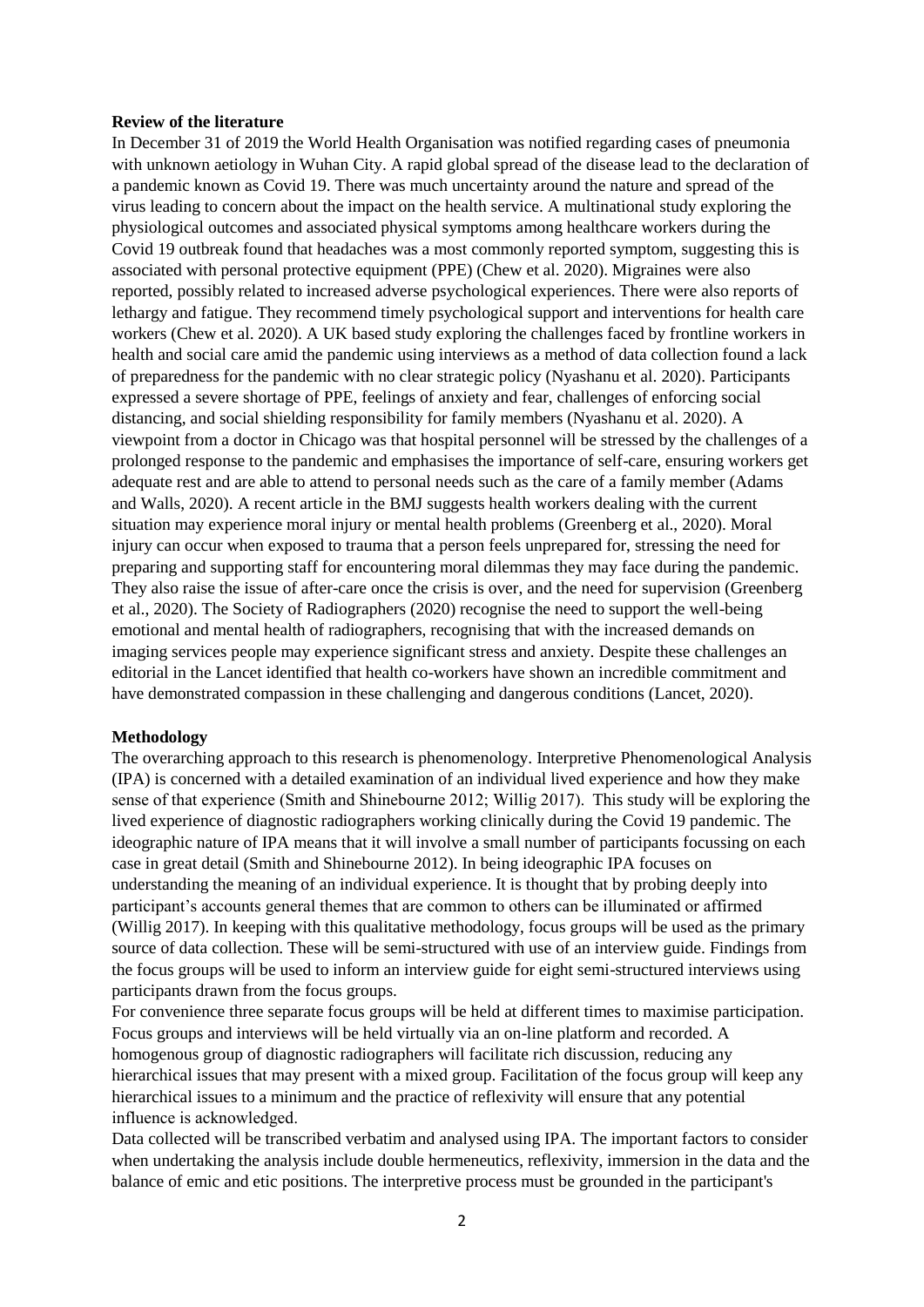account of the experience in their own words (Eatough and Smith 2008). Stages of analysis will include initial review to look for patterns, or themes. These emerging common issues will then be discussed in order to interpret the data and explore meaning (Liamputtong, 2010).

This reflective process aims to reduce the influence of the researcher and maximised the validity of the findings. 

In order to establish the credibility of this study, different strategies will be utilised, including member checking, peer-review, reflexivity and by providing a rich description of the participants accounts in the write up (Green and Thorogood, 2018). 

Purposive sampling will be utilised. The target is for six to ten participants per focus group followed up by eight individual interviews. Diagnostic radiographers will be contacted via the professional body network. There will be no coercion and participants will be provided with an information sheet electronically to inform their decision to participate or not

## **Ethical Considerations**

Ethical approval will be sought from the University of Derby ethics committee. This project will not require NHS ethical approval.

Informed consent will be obtained from all participants in the study. A Participant Information Sheet will be provided before the focus group or interview is held, which will explain the background to the study, and the reason that it is being undertaken. The information sheet will clearly state what participants will be doing (participating in a virtual focus group or interview) and draw attention to anything they may object to. The information sheet will also address the issues of confidentiality, withdrawal and debriefing. Once participants have read the information sheet they will be asked to verbally indicate before the start of data collection that they have consented to participate and stating that they are happy to participate in the research project.

This study will not be using a deceptive or covert approach. All participants will be informed of the rationale behind the study.

Extensive debriefing should not be necessary for this study, as there will not be any deceptive/covert research methods used. Participants will be told that in the event of any issues being raised by the research, they can be counselled on a one to one basis by the lead researcher. To enable this, participants will be provided with the lead researchers contact details. All participants will be thanked for their time and informed of the planned output from the study

All participants will be informed of their right to withdraw in the Participant Information Sheet. Participants may withdraw at any point until data collection, without giving any reason. However, once the focus group has commenced, they will not be able to withdraw their responses, as they will be integrated and may have influenced other responses, and so it will not be possible to identify individual respondents.

The study will comply with the General Data Protection Act 2018, Freedom of Information Act. The confidentiality of participants will be ensured. Pseudonyms will be used in any write up and publications of the findings. Individual workplaces will not be identified.

# **Patient and Public Involvement**

This proposal has been reviewed by public governors from one NHS trust who consider the project to be valid. As this project is focussing on diagnostic radiographers working clinically, Sarah Booth, who has been working clinically through the pandemic has been invited to join the research team. Below is some of the feedback received.

*"I think this is an excellent subject area regards a submission for funding. With the impact of covid 19 on how the clinical workforce has had to adapt there is great opportunity to both reflect on and plan*